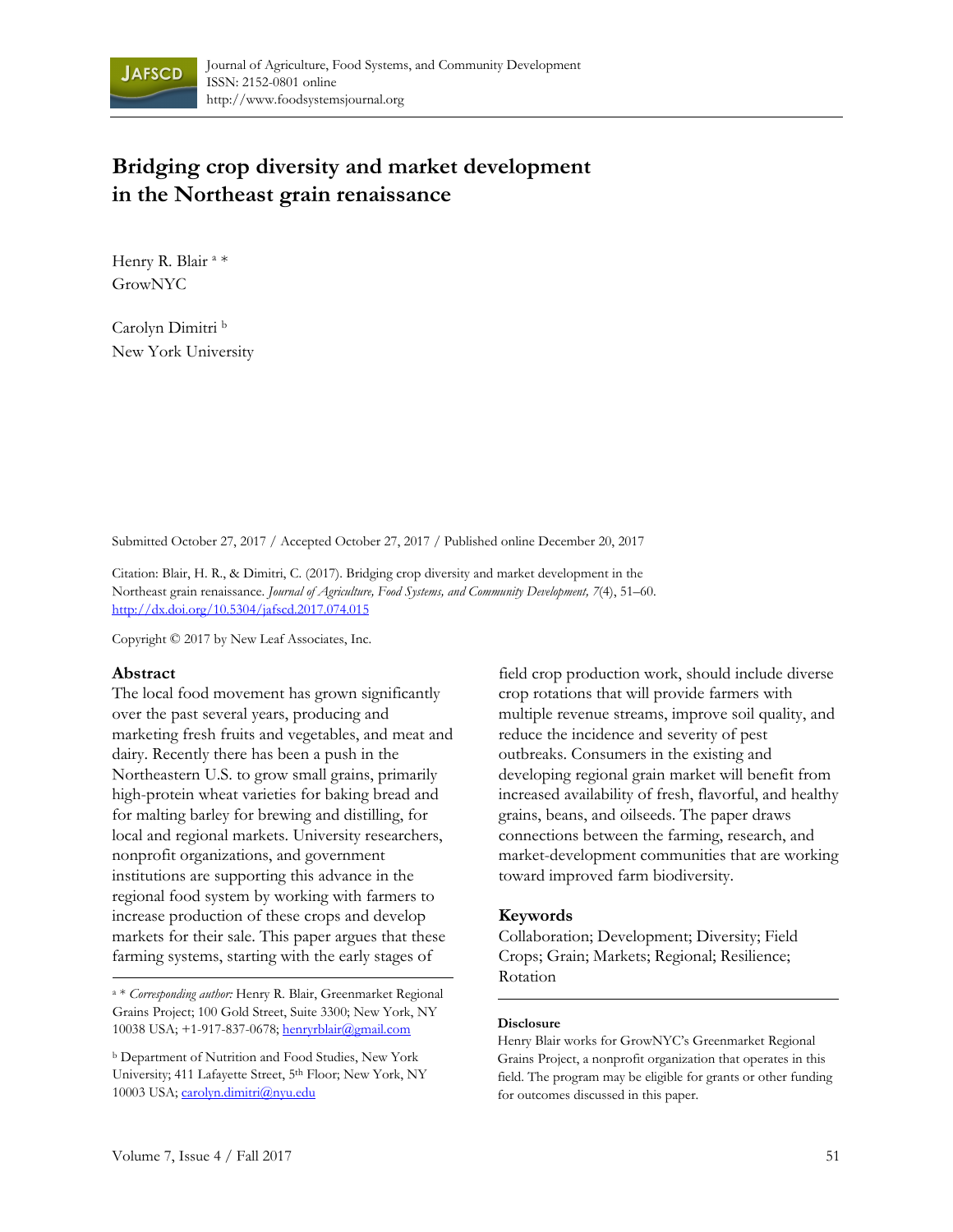# **Introduction**

Since the 1970s, the local and regional food movement has grown significantly, with evidence of the shift abundant on multiple fronts. Thus, it is not uncommon today for consumers to inquire about the origins of food and demand transparency. Food companies label products as "natural," "local," "family farm," and so forth to offer clarity to their customers. Municipalities are investing in urban agriculture programs, states are promoting food hubs and local labels, such as Colorado Proud, NY Grown and Certified, Made in Montana, and PA Preferred, and the federal government is investing as well in organic agriculture and crop diversification (Low et al., 2015). At the farm level, farms marketing directly to consumers increased 17 percent from 2002 to 2012, and farmers markets increased 180 percent between 2006 and 2014 (Low et al., 2015). Such changes have resulted in robust farm production for local markets, as farmers produced US\$8.6 billion worth of edible products sold in local markets in 2015 (U.S. Department of Agriculture, National Agricultural Statistics Service [USDA NASS], 2016).

 Until recently, much of the local food attention has focused on fresh fruit, vegetable, meat, and dairy production, leaving field crops largely out of the discussion. For good reasons, local and regional food advocates have turned their attention to grain production to increase the diversity of locally and regionally produced foods. Grains make up a significant portion of diets, suggesting that a ready market exists. Furthermore, ancient and heritage grains, the types most compatible with local and regional food systems, offer rich genetic diversity, which is compelling to farmers seeking stress tolerance and adaptability.

 Nationally, four of the ten top states producing for local markets are in the Northeast<sup>1</sup>: Massachusetts (MA), New York (NY), Pennsylvania (PA), and Vermont (VT) (USDA NASS, 2016). Furthering this strong regional interest in local production, Northeast farmers have been working directly with millers, maltsters, bakers, and brewers for grain variety selection and production feedback. Once

<sup>1</sup> The nine states that make up the Northeast are Maine, Vermont, New Hampshire, Massachusetts, Connecticut,

appropriate varieties are identified, selection and crossing for modern wheats follow. The ancient and heritage grains suitable for the regional climate are varieties once readily found in the Northeast when farms were more diversified, before the nationalization of agriculture. Ancient and heritage wheats have greater genetic diversity and offer traits with more resistance to pest and disease pressure, and sometimes are more resilient to drought and excess moisture. Selecting and crossing ancient and heritage varieties produces hardier and more resilient crops for the Northeast (Rogosa, 2012). Rebuilding the regional system for grains from the early stages of cultivation presents an opportunity to implement diverse and ecologically sound production models.

 Targeting regional markets for the reestablishment of grain production involves selecting varieties for flavor, preserving the identity and integrity of products and producers, and relieving the negative social and environmental damage created by intensive monocrop agriculture (Cornell University, 2017; Rogosa, 2016). Markets available to regionally grown small grains and rotation crops include home cooks and bakers, brewers and distillers, restaurants and bakeries, institutions such as schools and hospitals, livestock farms, biofuel companies, and food processors. Ancient and heritage grains especially pique the interests of chefs and bakers, who seek out their complex flavor profiles for higher quality end-products (Cornell, 2017). These markets have begun to open for grain growers in the Northeast and may be further expanded as production increases.

 Actively fostering environmental qualities, such as biodiversity and soil quality, is an important component of thoughtfully developing a regional market for grains. Crop rotation is a crucial aspect, as farms are healthier systems when grains are grown in sequence with other crops, such as dry beans, oilseeds, and forages. Crop rotation, biodiversity, and soil conservation have been identified as key elements of sustainable farm management (Kirschenmann, 2010). Diverse crop rotations have many benefits for the farm ecosystem.

Rhode Island, New York, Pennsylvania, and New Jersey.

 $\overline{a}$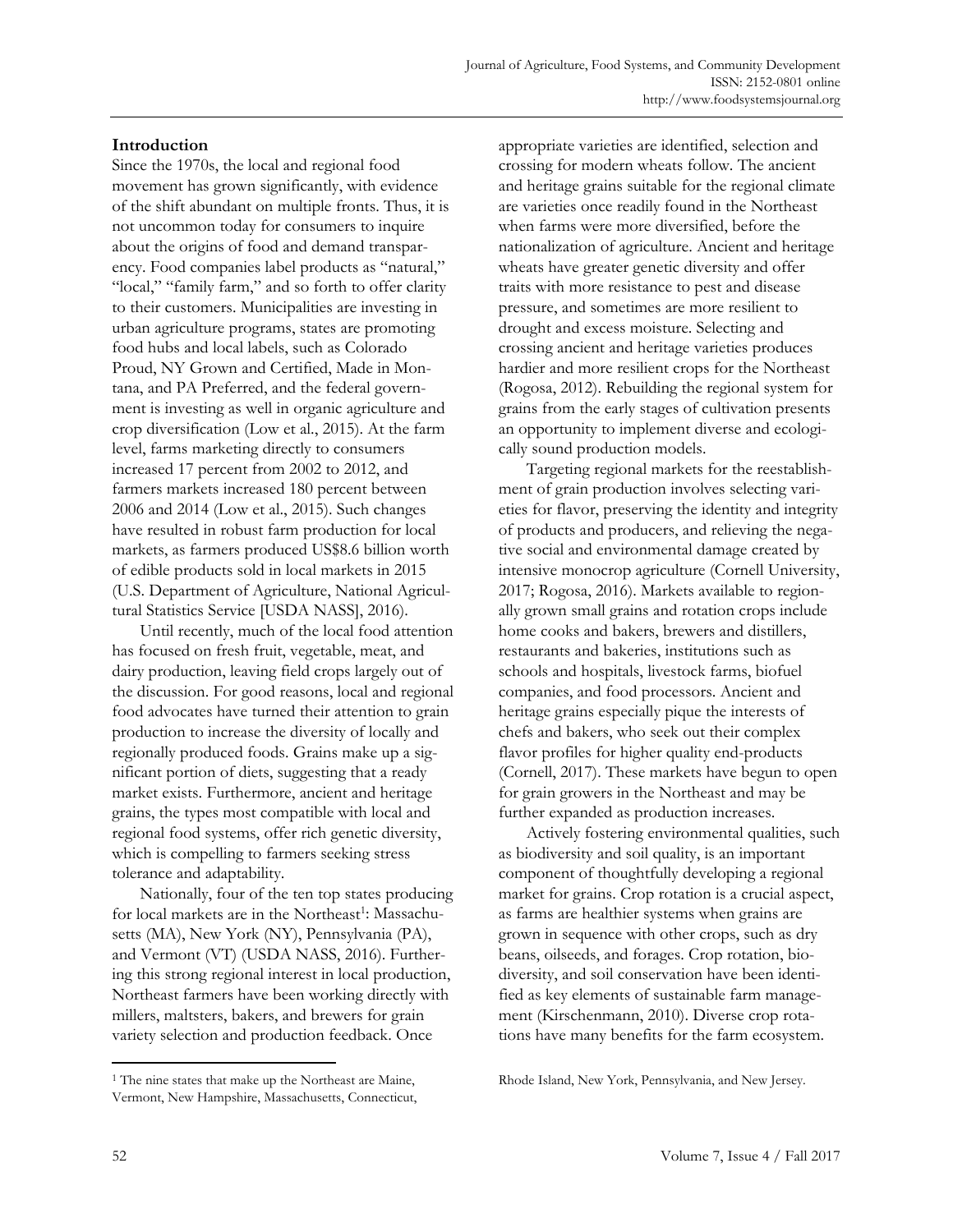These systems cycle and make available macro- and micronutrients in the soil, add organic matter to the soil to improve aeration and granulation, increase both water-holding capacity and drainage, disrupt pest cycles, provide additional revenue streams in the event of crop failure, promote beneficial microbial, insect and wildlife habitat, and slow soil erosion (Kirschenmann, 2010; Kroeck, 2011; Lazor, 2013; Lengnick, 2015; Rogosa, 2016).

 To effectively promote crop biodiversity on the farm, it is important to build markets for various rotation crops. It is less compelling for farmers to dedicate time, energy, and land to harvests that are unmarketable. Input costs are high for grain farms: cultivation, harvest, and cleaning and storage equipment are expensive to purchase and maintain. The supply of clean, high-quality seed for field crops is low in the Northeast, and prices are often high, especially for heritage grains and heirloom beans. Seed saved on farms or from unknown sources may be contaminated with disease and weed seed (Lazor, 2013). It is difficult to make the case to farmers to grow crops which require additional resources, such as time and handling space, and which then may not be sold (Rogosa, 2012).

 Based on the relevant literature and several years of experience working and studying in the field, we make a case for active market development for rotation crops so that farmland in field crop production is improved, farmers can adopt systems for profitable crop diversity, new businesses that use various field crops can emerge and grow, and consumers are able to buy a greater variety of local farm products.

### **History of Grain Production in the Northeast**

In the mid- to late- $19<sup>th</sup>$  century, technological advances in farm and food processing, widespread construction of canals and railroads, and new breeding techniques to select for high-yielding spring-sown wheat varieties drew grain production from the Northeast to the Midwestern states (Cronon, 1991; Lazor, 2013; Rogosa, 2016). Landscapes in the west were vast and transportation became cheap. The development of the grain reaper and combine in the 1830s, the grain elevator in the 1840s, and the roller mill in the 1870s

allowed for significant economies of scale in grain production, storage, processing, and transportation to take hold over the course of the century (Cronon, 1991; Jacob, 2007). Farmers in the Midwest produced ever larger quantities of grain, seed companies and food processors expanded, and field crop production became fully industrialized and specialized (Cronon, 1991; Jacob, 2007; Kroeck, 2011). Food processing and manufacturing increased across the country into the 19<sup>th</sup> century. These efficiencies made it possible for fewer farmers to produce greater quantities of food.

 While the Midwest expanded these technologies to increase production, the Northeast struggled to compete. Markets for Northeastern wheat expanded during the Civil War, and farmers planted it continuously for several years. Lack of crop rotation, however, mined soils of nutrients over time and increased pest pressure. Outbreaks of Hessian fly and black stem rust, and degraded soils, combined with the inability to compete with Midwestern farmers, convinced farmers in New York to discontinue grain production and either shift to and specialize in more perishable goods, such as dairy and fresh vegetables, or forgo farming altogether (Kroeck, 2011; Lengnick, 2015).

 The departure of Northeast grain farms rippled through the region. Throughout the 20<sup>th</sup> century, mills, malt houses, breweries, and distilleries in the Northeast shut down (Platel & Russell, 2015). During this time, advances in farming, food processing, and transportation technologies continued, allowing for increased yield and production efficiency with less human labor in the supply chain. Knowledge of grain husbandry and value-adding in the region became more fragmented and attenuated over the course of the 20<sup>th</sup> century. Existing grain cultivation and handling equipment fell into disrepair and most new machinery was designed for the massive-scale farms in the Great Plains. Though breweries and distilleries remained in New York through the 19<sup>th</sup> century and into the  $20<sup>th</sup>$ , they quickly closed during Prohibition. Grain elevators across the region remained vacant, mills were abandoned and destroyed, and midscale processing became non-existent (Platel & Russell, 2015). Market forces and technological development, combined with inadequate cropping systems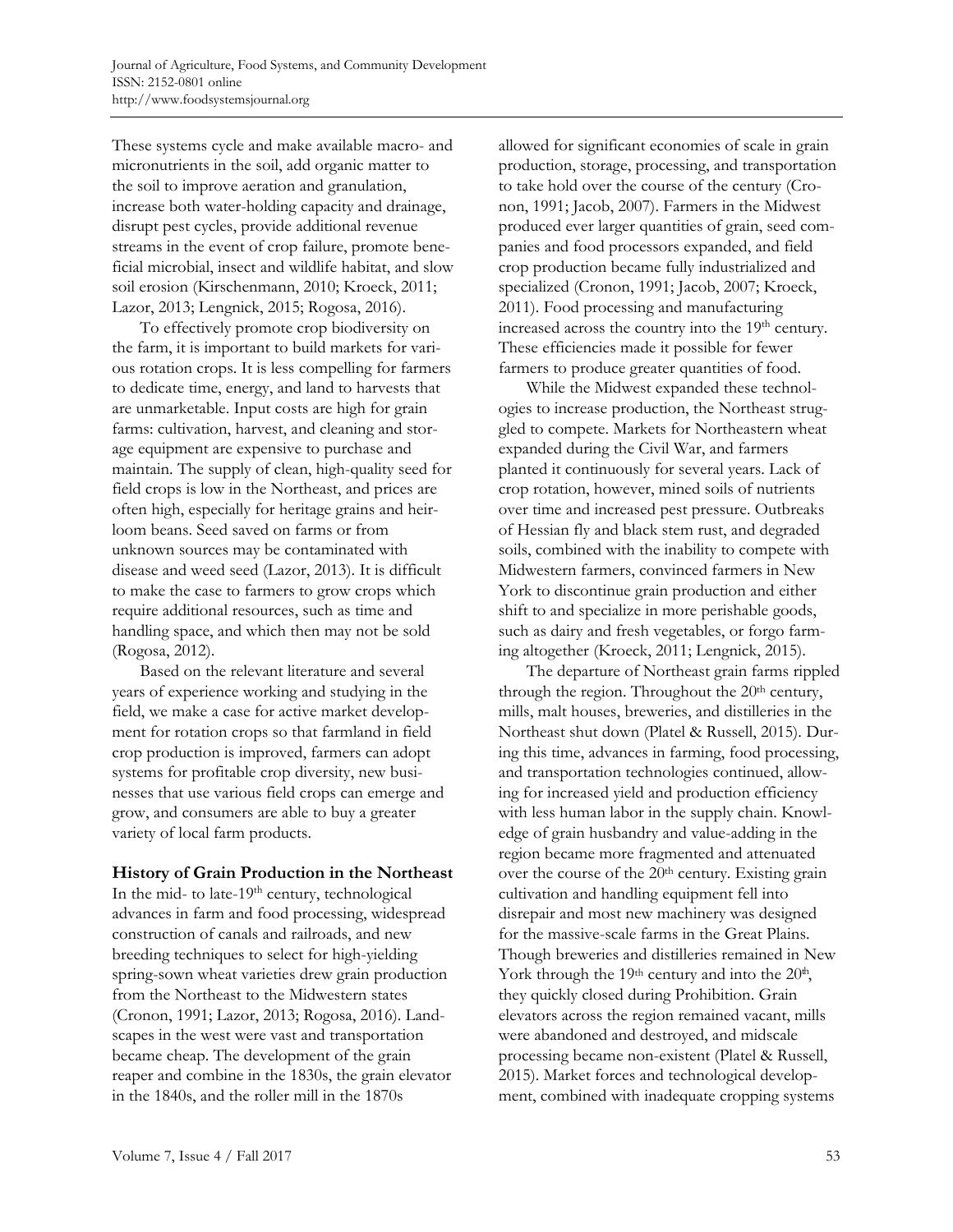and poor land stewardship, led to the collapse of the Northeast grains economy.

 This reflects broader changes in the agricultural sector. Between 1910 and 1970, U.S agricultural output nearly doubled, while farm acreage decreased; farm labor decreased 54 percent from 1950 to 1972, while labor productivity quadrupled and total farm output increased 55 percent (Heady, 1976). As crops became standardized on large Midwestern farms, grains lost their specificity and traceability. At the same time, due to standardizing commodities for baking and distilling, baked goods and spirits lost their local character and, consequently, consumers became further removed from food production (Halloran, 2015).

 Despite this collapse of regional infrastructure, some farmers continued to produce crops, mainly rye, oats, corn, and buckwheat, for the emerging dairy industry (Platel & Russell, 2015). The backto-the-land movement of the 1970s exhumed some of the old knowledge and slowly brought back grain farming and milling on a small scale. Many of these farmers and processors continue to be highly valuable resources for the development of robust and resilient regional grain and field crop production. They produce various crops for growing markets and are valuable mentors to new growers.

# **Current and Developing Regional Grain Markets**

The Northeastern grains movement has grown significantly since 2009. The impact of the revival is visible in every sector of the supply chain, which is developing as more farms grow grains for regional markets and as mills and malt houses are built to process grain. The intermediaries—breweries, distilleries, bakeries, and restaurants—are seeking sources of regional grain products for the growing consumer demand. Support structures, such as extension and testing services, are developing expertise and best practices for grain cultivation and quality analysis. (Kucek et al., 2017). A great deal of literature is being produced about local and regional grain systems for farm stewardship and concerns such as environmental health, human health, local food systems, and flavor (Bland, 2013; Halloran, 2015; Koenig, 2010; Mars, 2015; Razon, 2017; Rogosa, 2016; Sen, 2015). Because grain

needs to be carefully tested, cleaned, and processed before coming to market, institutional support and policy levers are activating across the region.

 Northeast communities have engaged with grain growers and processors to strengthen their economies. Since 2010 this kind of work has been occurring in central and northern Maine, led by the Maine Grain Alliance (MGA) and the Somerset Gristmill. MGA formed with a mission to increase grain production in Maine for the economic benefit of farmers, support of the local economy, and provision of high quality, local food for consumers (MGA, n.d.). The Somerset Gristmill acts as a liaison between growers and consumers, judging grain baking quality, testing for disease, and developing markets. The availability of local grain has led to the growth of malt houses, breweries and bakeries, and related tourism in the area.

 Many other organizations in the Northeast are having a similar impact. In Vermont, the Northern Grain Growers Association (NGGA) formed in 2004 to support existing regional grain growers and encourage expansion. The group engages various stakeholders across the region to share research and best practices for grain production and processing (NGGA, n.d.). The Organic Growers' Research and Information-Sharing Network (OGRIN) began in New York to conduct on-farm research of organic production practices. It has acted as a liaison between the research and farming communities, providing valuable insight into the development of sustainable, regional organic farming (OGRIN, 2017). Heritage Grain Conservancy (HGC), a farmer-owned research program in Massachusetts, researches and shares best production practices for ancient and heritage wheats that exhibit strong potential for Northeast production (HGC, n.d.). The HGC also offers seed and planting guidelines for regional farmers. The Northeast Organic Farming Association (NOFA) chapters in Massachusetts and New York have also hosted workshops, field days, and lectures to showcase growing practices and offer market assistance to Northeast organic farmers interested in grain production (NOFA/Mass, 2014).

 Technical assistance is becoming more readily available to growers through extension services offered by the land-grant university system.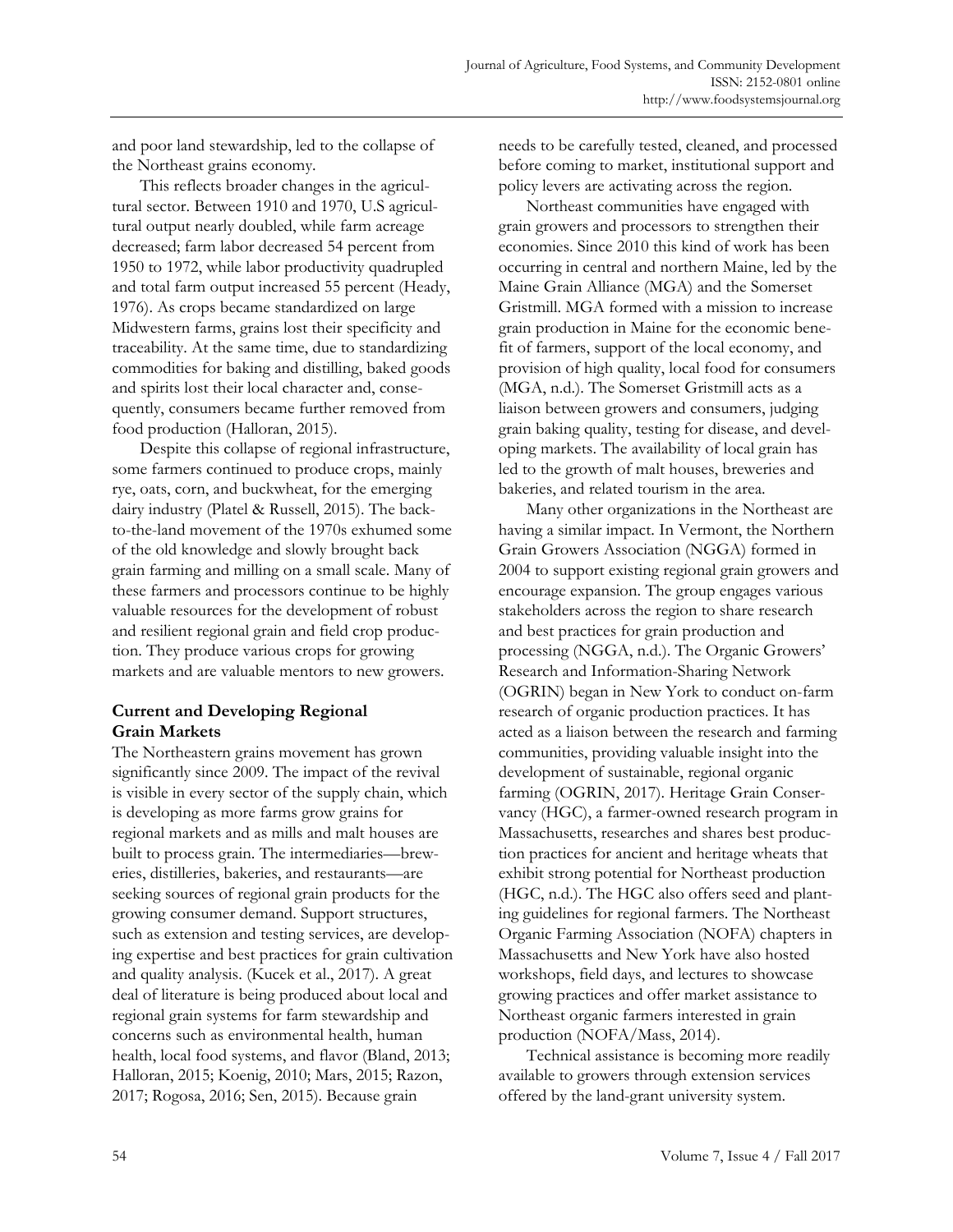Pennsylvania State University (PSU) offers a webinar outlining organic grain quality indicators and information about the production of highquality organic heritage wheat (PSU, 2013). Cornell offers advice for growing high-quality specialty small grains and has a robust small grains breeding program (O'Dea, 2013). The University of Vermont (UVM) supports grain and dry bean growers in the state, with a lab for quality analysis (UVM Extension, 2017).

 It is vital for sustainable growth of a regional grain system to include development of substantial markets for the critical rotation crops. Despite all that the research and farming communities know about the health of complex rotation systems and ecologically balanced farming methods, the need for economic viability is often a deciding factor for increasing crop diversity. It is important to recall the practices and events of the 19th century, when resources were treated as unlimited and markets for a select few specific crops were insatiable: crop loss and systems collapse ensued.

 The Greenmarket Regional Grains project has been developing the market for food grains in New York City since 2004. First, the project began conducting supply chain and market outreach and education. In 2009, Greenmarket adopted a rule requiring the use of local flour in all baked goods sold at over 50 Greenmarkets across the city. In 2014, the program grew to include the Grainstand, a retail booth for education, outreach, and sales of grains and flours at target markets (GrowNYC, 2016). Local flour can now be found in many shops, grocery stores, and bakeries across the city, and the mill businesses have grown tremendously. This is just one market locale of many across the Northeast, from Pennsylvania to Maine. Farms and mills in the region have been supplying restaurants and bakeries with local, fresh flour for several years. Retail sale of these products, to home cooks and bakers, has been increasing as well.

 Multiple other markets exist for grain products, however, including craft beverages, animal feed, and biodiesel fuel. The craft beverage industry has been growing for several years across the Northeast. In 2012, New York State passed legislation to encourage brewery and distillery business development, creating farm brewery, distillery, and cider production licenses that require the use of New York agricultural products. Farm brewers and distillers must use 20 percent New York ingredients, to increase to 60 percent in 2019 and 90 percent in 2024 (New York State Governor's Office, 2013). Since 2005, there has been an increase of 278 breweries—130 of which are farm breweries and 124 distilleries in New York, with an estimated economic impact of US\$27 billion since 2012 (Empire State Development, 2017). The requirements for grain use paired with the growing demand for craft beer and spirits in New York markets signal a significant need to increase foodand beverage-grade grain production in New York State. Though these breweries and distilleries are reliant in large part on malting barley, there is growing interest in alternative grains such as wheat, rye, corn, and buckwheat as competition in the marketplace demands more interesting and unique flavor profiles.

 Though New York State has passed the most aggressive legislation in support of these businesses, which has led to increased grain production in the state, other states are seeing growth in this sector as well. Vermont passed legislation in 1988 to allow for the operation of brewpubs, permitting the sale of beer in the same location it is brewed. Vermont is a leader in microbrewery and craft beer production; currently, the state has 51 craft breweries in operation, the highest number of breweries per capita in the nation (Vermont Brewers Association, 2017; Vermont Pub & Brewery, 2014). In 2014, craft breweries in Vermont had over US\$199 million in economic activity, supporting over 1,500 jobs (Kavet, Rockler & Associates, LL, 2015). Maine currently has 82 breweries that employ over 1,600 people and that had an economic impact of over US\$221 million in 2016. Output has increased 25 percent since 2013, and the state is expecting a 39 percent increase in 2018 and 41 percent by 2020 (Crawley & Welsh, 2017).

 The impact of the Northeast grains system reaches several layers of the regional economy. Malthouses returned to the Northeast with the 2009 launch of Valley Malt in Hadley, MA. Since then over a dozen malt businesses and hundreds of breweries and distilleries have sprung up. There are currently 14 malt houses in New York, while 10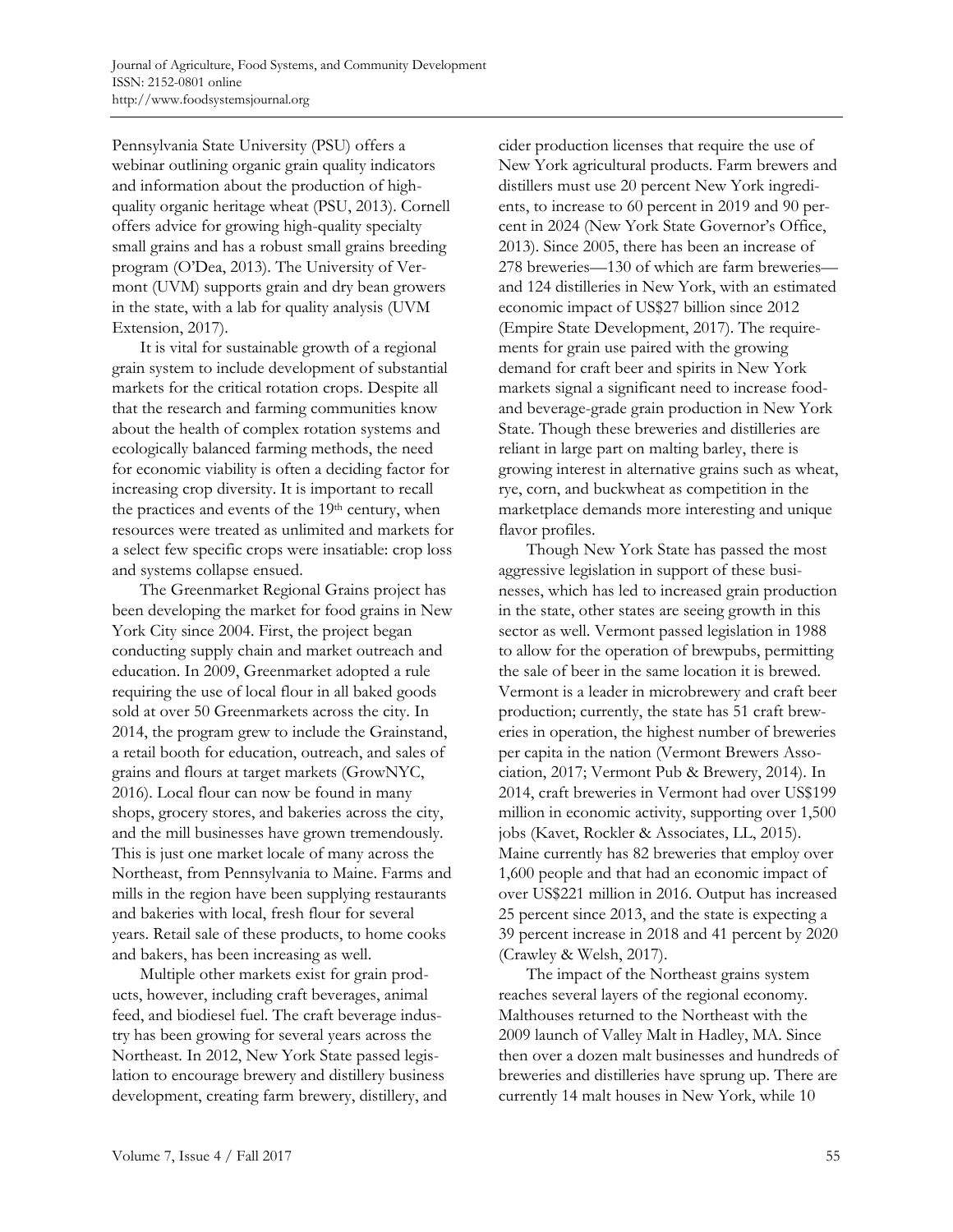years ago there were none in the entire Northeast (Cazentre, 2017). In the last 10 years, at least four commercial flour mills started in the Northeast, and several more existing mills became reinvigorated with the availability of and demand for local flour. These businesses continue to create jobs, purchase crops from local and regional farms, support regional distributors, engage regional research institutions, and promote agricultural and food and beverage tourism.

 Dairy and livestock farmers, recognizing consumer demand for organic and local products, are increasingly seeking certified organic grain for feed. Perhaps because they have access to land and equipment, some have begun turning part of their own fields over to grain production to produce their own feed (Lazor, 2013). This is a market opportunity for growers whose grain falls below beverage- and food-grade quality standards; beginning growers who are concerned with missing quality targets for beverage and food markets may find interested livestock farmers. This is especially attractive to transitional or organic growers who may experience quality disruptions. Additionally, by-product from food, beverage, and fuel grains, such as hulls, straw, bran, spent grain, and pellets from crushed oilseed are viable products for livestock feed. Animal feed is a market opportunity for forage crops that can be grown in rotation with food and beverage grains.

### **Rotation Crops for Northeast Grain Farms**

Systems that incorporate crop rotation, when compared to monocropping systems, support soil health and farm level agro-ecology (Gliessman, 2016). The primary barriers to instituting these practices now are production capability and underdeveloped market demand. Existing farms may be more willing to incorporate increased crop diversity if there are demonstrated markets for the harvested product. The increased number of grain farms in the Northeast offers an opportunity for diverse products from field crop systems. Rotation offers various benefits for farmers, including multiple revenue streams in the event of crop loss, pest habitat disruption, and increased soil health. Rotation is an especially important practice for organic growers, who are prohibited from using synthetic fertilizers and pesticides. Having a range of crops offers consumers multiple products and product varieties for their specific needs.

 Table 1 provides examples of rotation crops that perform well on Northeast farms. These crops include a variety of plant families that interact with soil, pests, and diseases in different ways. The crops have different root structures, nutrient needs

| Crop                | End Use          | <b>Plant family</b> | <b>Benefits</b>                                                                |
|---------------------|------------------|---------------------|--------------------------------------------------------------------------------|
| Dry Beans           | Food, feed       | Fabaceae            | Fixes atmospheric nitrogen                                                     |
| <b>Buckwheat</b>    | Food             | Polygonaceae        | Fine root structure, soil granulation, phosphorous extraction,<br>rapid growth |
| Sunflower           | Food, oil        | Asteraceae          | Deep taproot                                                                   |
| Canola              | Food, oil        | <b>Brassicaceae</b> | Cold tolerant                                                                  |
| Corn                | Food, feed       | Poaceae             |                                                                                |
| Wheat               | Food, feed       | Poaceae             | High value                                                                     |
| Oats                | Food, feed       | Poaceae             |                                                                                |
| Emmer               | Food             | Poaceae             | Drought and pest tolerant, high value                                          |
| Rye                 | Food, feed       | Poaceae             | Grows on poor soil, cold tolerant, winter cover                                |
| <b>Mustard Seed</b> | Food, oil        | <b>Brassicaceae</b> |                                                                                |
| Flax                | Food, oil, fiber | Linaceae            | High value                                                                     |

### Table 1. Rotation Crops Suitable to the Northeast

Sources: Kroeck, 2011; Lazor, 2013; Rogosa, 2016.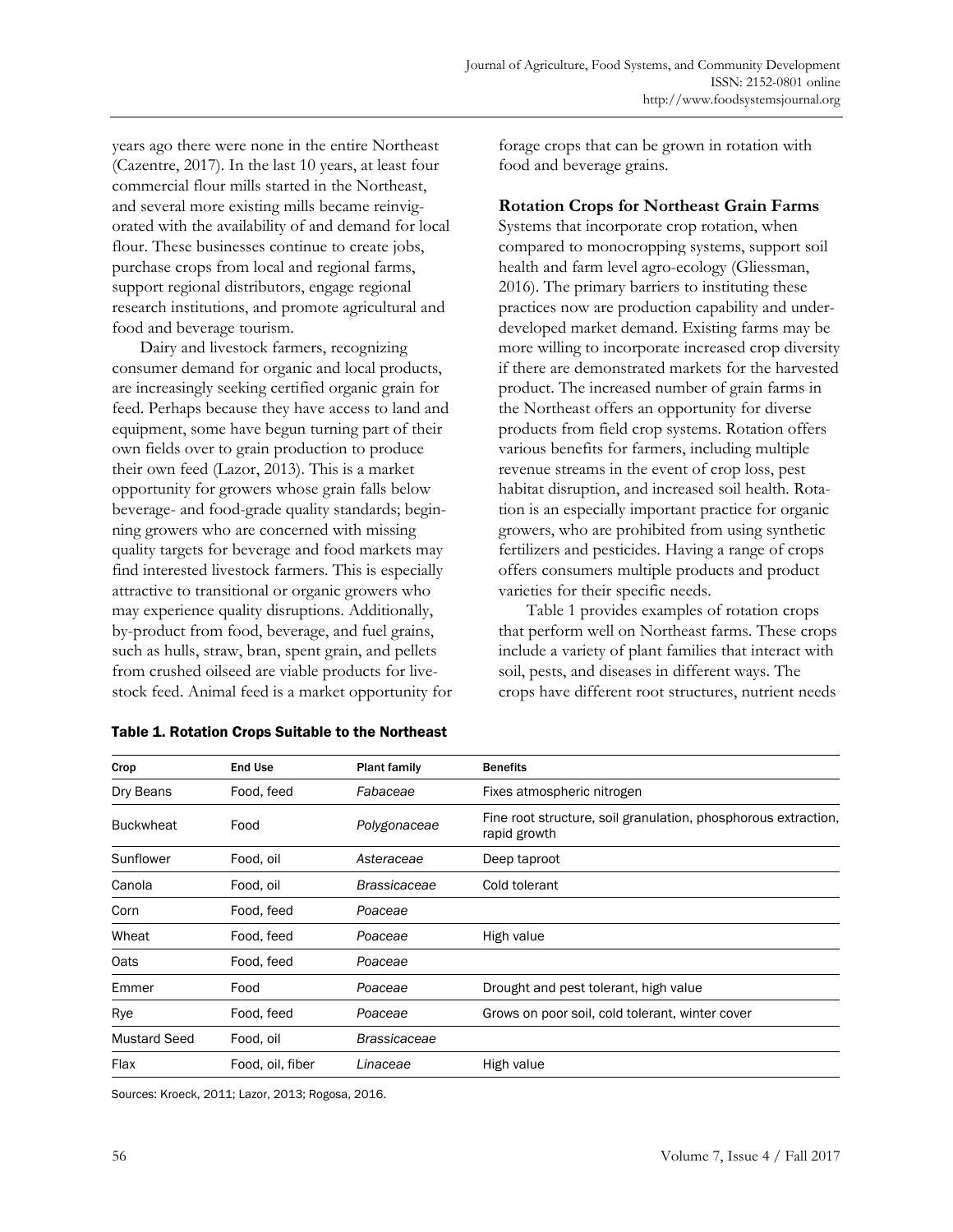and recycling ability, and marketability. These provide multiple benefits to farmers by increasing soil organic matter—thereby increasing waterholding capacity and decreasing fertilizer requirements— protecting against total crop loss, generating multiple revenue streams, and increasing the potential for long-term farm resiliency (Kroeck, 2011).

 Legumes are grown in rotation with grains to replenish nutrients back into the soil by transferring atmospheric nitrogen into the soil. This process makes nitrogen, essential for plant growth, available for the following year's crop, thus reducing the need for synthetic fertilizers. In addition, legumes interfere with many pest and disease cycles that become common when a field is left in a single crop year after year. By alternating between leguminous crops and grasses (grain crops), pest and disease loss is often lessened. Expanding rotation to include a greater variety of crops increases resiliency even further (Kroeck, 2011; Lazor, 2013; Lengnick, 2015).

 Common legume crops in the region are black beans, kidney beans, clover, and alfalfa. Combineready peas and beans in the Northeast offer largescale farms the capacity to grow legumes in rotation with grains and offer institutional buyers the option for more standardized ingredients in larger volumes. Higher-value legumes offer increased revenue for farmers and access to more interesting and better-tasting products for consumers. Heirloom beans command higher prices in specialty markets across the region. Challenges for specialty beans, however, include a clean seed supply and delicate post-harvest handling procedure (Gifford, 2015; Lazor, 2013).

 Recognizing the need for rotation, some businesses, such as Vermont Bean Crafters, have begun to focus on rotation crops to increase environmental and food system sustainability. The company began in 2010 with the goal of increasing production of staple crops in Vermont and enhancing farm diversity. It coordinates with over a dozen growers in Vermont and New York to produce and process up to a thousand pounds (454 kg) of dry beans per week (Gifford, 2015). Vermont Bean Crafters also produces several value-added products, such as bean burgers, that

are sold to institutions such as hospitals and care facilities, the University of Vermont food services, and Vermont school food programs. These products replace commodity products with items produced from crops that economically and ecologically benefit regional farms (Carter, 2013; Gifford, 2015).

 Oilseeds, such as sunflower, canola, and flax, may be better suited to larger-scale production than the region currently provides. Nevertheless, these crops, as they belong to different families with different growth stages and root structures than grasses and legumes, are beneficial additions to crop rotations. The harvested crops may be used in the form of whole seed for human or livestock consumption, pressed for culinary oil, and pressed and refined for biodiesel. Waste product produced by pressing for oil can also be sold as livestock feed. These processes may be done by outside enterprises or, depending on the scale involved, performed on the farm itself, providing lucrative value-added products for farmers. More research is needed to evaluate and identify varieties of other oilseed crops such as flax and pumpkin suitable for field crop systems.

### **Discussion and Conclusions**

There is an important distinction between understanding the importance of crop rotation and having the resources and market opportunity to increase farm diversity through crop rotation. Structural and social support are essential elements for more widespread adoption of diversitypromoting farm management practices (Kirschenmann, 2010). Farmers are generally aware of the benefits of crop rotation for soil health and pest resistance, as researchers have been investigating and promoting crop rotation for many years and numerous programs and organizations are gaining a better understanding of these processes and interactions. However, market development for a wide range of crops is critical for making a substantive transition to diverse systems. Local and sustainable food systems professionals are needed to engage and develop markets for rotation crops as a means of encouraging the adoption of diverse cropping systems

The markets for high-quality bread wheat and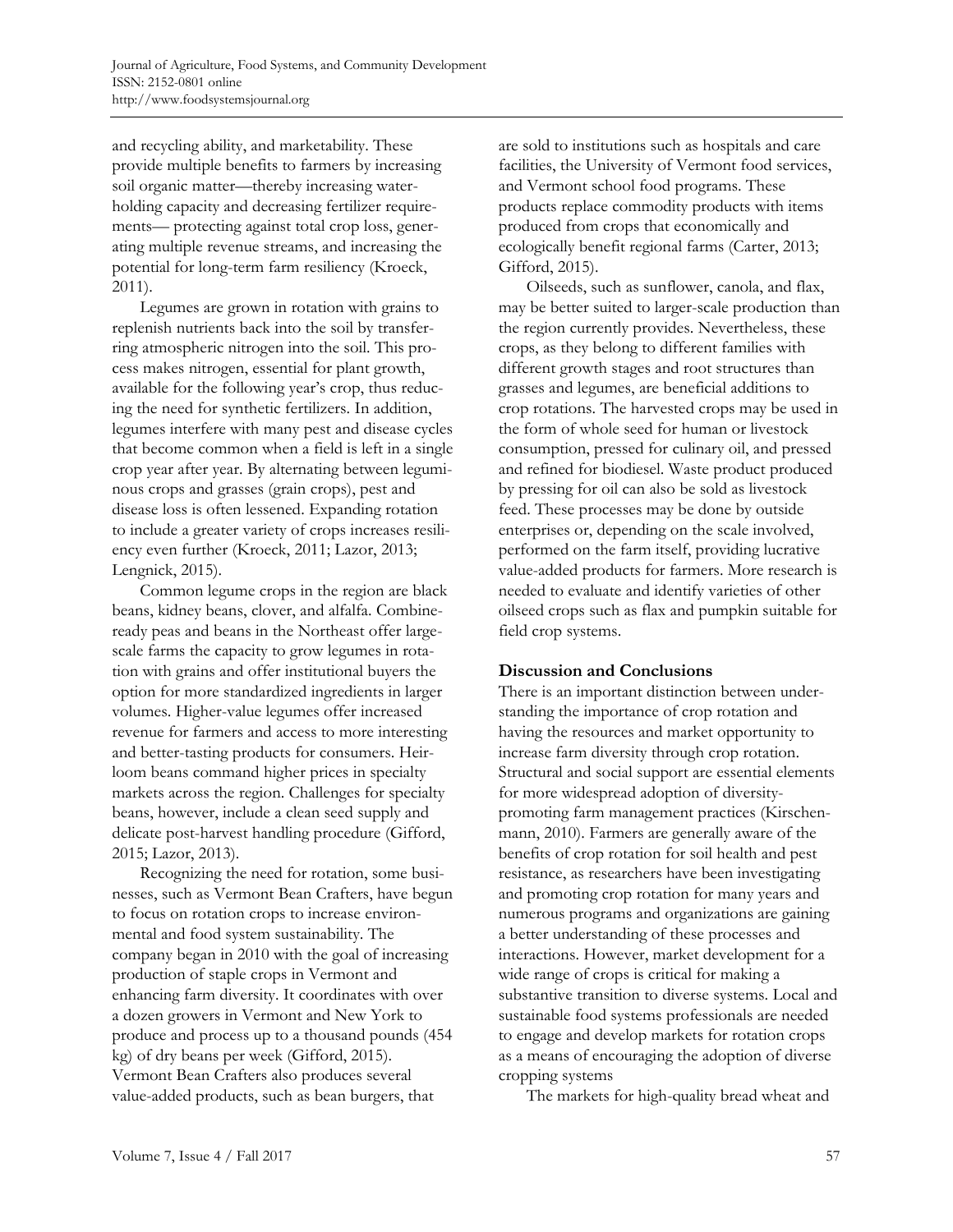malting barley have been demonstrated, following years of research and commitment by various organizations and businesses. Attention must remain fixed on the overall goals of agro-ecological stewardship and farm resilience, in order to establish financial independence for farmers in the face of increased food system consolidation and the effects of climate change. Policy and economic incentives, such as the New York Craft Act, Vermont microbrewery laws, farm-to-institution programs, Greenmarket's 15 percent flour rule and the Greenmarket Regional Grains Project, and research and grant work provided and supported by NGGA, OGRIN, NOFA/Mass, Cornell University, UVM, Penn State, MGA, Sustainable Agriculture Research and Education (SARE), and others have significantly affected development of the re-established Northeast grains industry. With collaboration from diverse stakeholders, more work can be accomplished to engage markets, increase demand for diverse crops, and increase farm revenue and overall resiliency. Ideally, stakeholders and advocates for sustainable regional food systems would work with bakers, chefs, brewers, distillers, livestock producers, millers, and

grain farmers to further develop demand for legumes, oilseeds, ancient grains, forages, and other rotation crops.

 There are several areas for further study and engagement. Technical assistance is needed for developing diverse crop systems on regional farms. The availability of equipment to handle various grains and field crops on the farm and throughout the supply chain is deficient in the Northeast and is a limiting factor for system expansion. Institutional support—from local and state departments of agriculture, food policy, and economic development—is needed to promote and encourage multiple-crops and farm conservation practices for resilient farming to become more widespread in the region. Education and outreach programs focusing on intermediary buyers and end-point consumers are needed to grow the marketplace for a greater diversity of field crops. Feedback mechanisms between farmers, processors, handlers, and consumers can be studied, strengthened, and formalized to increase efficiencies in sharing best practices, specifications, and needs throughout the supply chain.

## **References**

- Bland, A. (2013, June 25). Going against the grain: Small-scale grain farms are the next wave of the locavore movement. But can they actually make a profit? *Slate.* Retrieved from http://www.slate.com/articles/life/food/2013/06/ small\_scale\_grain\_farmers\_can\_local\_grains\_be\_profitable.html
- Carter, R. (2013, July 1). Locally grown beans in the college cafeteria: Vermont's Farm to Plate Network offers farmer and producer examples of navigating the regional supply food chain to serve 'local' at institutions. *Cornell Small Farms Program Quarterly.* Ithaca, NY: Cornell Cooperative Extension, Cornell Small Farms Program*.* Retrieved from http://smallfarms.cornell.edu/2013/07/01/locally-grown-beans-in-the-college-cafeteria/
- Cazentre, D. (2017, September 21). 1886 Malt: Upstate NY's big new brewery supplier could be game-changer [Online newsgroup]. Syracuse, NY: Advance Media New York. Retrieved from http://www.newyorkupstate.com/breweries/2017/09/1886 malt\_upstate\_nys\_big\_new\_brewery\_supplier\_could\_ be\_a\_game-changer.html
- O'Dea, J.. (2013). *Some resources on growing small grains in the Northeast.* Kingston, NY: Cornell University Cooperative Extension-Ulster County. Retrieved from http://www.hort.cornell.edu/expo/proceedings/2016/Hops%20and%20Grains.%20The%20Cornell%20malt%20
- barley%20update.pdf Cornell University. (2017, July 20). Heritage and ancient grain project feeds a growing demand. *ScienceDaily*. Retrieved from www.sciencedaily.com/releases/2017/07/170720103129.htm
- Crawley, A., & Welsh, S. (2017). *The economic impact of the craft brewing industry in Maine* (Staff Paper SOE-630)*.* Orono: University of Maine, School of Economics.

Cronon, W. (1991). *Nature's metropolis: Chicago and the Great West.* New York: W. W. Norton.

Empire State Development [ESD]. (2017). *The case for building your craft beverage business in New York State—distilled.* Albany: NYS Government, ESD. Retrieved from https://esd.ny.gov/industries/craft-beverage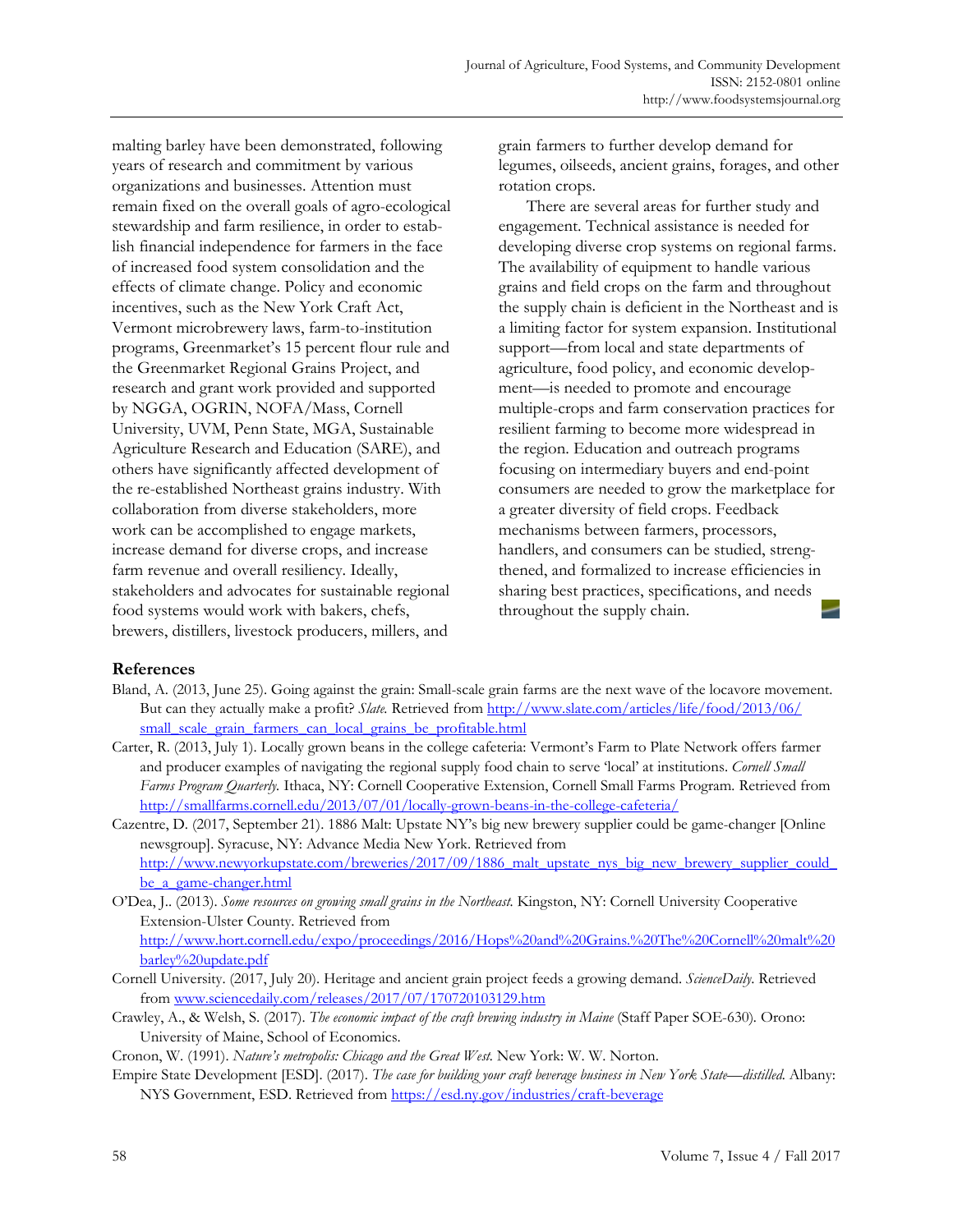Gifford, A. (2015, Summer). Putting beans in the center of the plate. *Quarterly Newsletter of the Northeast Organic Farming Association of Vermont*. Richmond: NOFA-VT. Retrieved from

https://nofavt.org/sites/default/files/files/resources/nofanotes\_summer2015.pdf

- Gliessman, S. (2016). Transforming food systems with agroecology. *Agroecology and Sustainable Food Systems, 40*(3), 187–189. https://doi.org/10.1080/21683565.2015.1130765
- GrowNYC. (2016). About Greenmarket's Regional Grains Project. New York: GrowNYC. Retrieved from https://www.grownyc.org/grains/about
- Halloran, A. (2015). *The new bread basket: How the new crop of grain growers, plant breeders, millers, maltsters, bakers, brewers, and local food activists are redefining our daily loaf*. White River Junction, VT: Chelsea Green.
- Heady, E. O. (1976). The agriculture of the U. S. *Scientific American*, *235*(3), 106–127. https://doi.org/10.1038/scientificamerican0976-106
- Heritage Grain Conservancy [HGC]. (n.d.). Heritage Grain Conservancy: Restoring the cuisine of forgotten grains. Colrain, MA: Author. Retrieved from http://growseed.org/About%20HGC.pdf
- Jacob, H. E. (2007). *Six thousand years of bread: Its holy and unholy history.* New York: Skyhorse.
- Kavet, Rockler & Associates, LLC. (2015). *The economic impact of craft brewing on the Vermont economy in 2014*. Belmont, MA: Kavet, Rockler & Associates, LLC. Retrieved from http://legislature.vermont.gov/assets/Documents/2018/WorkGroups/Senate Economic Development/Vermont Brewers Association/W~Sean Lawson~Economic Study - VT Brewers Assoc.~1-11-2017.pdf
- Kirschenmann, F. L. (2010). *Cultivating an ecological conscience: Essays from a farmer philosopher*. Berkeley, California: Counterpoint Press.
- Koenig, L. (2010, March 22). The breadbasket of America: New England? *The Atlantic*. Retrieved from https://www.theatlantic.com/health/archive/2010/03/the-breadbasket-of-america-new-england/37830/
- Kroeck, S. (2011). *Crop rotation and cover cropping: Soil resiliency and health on the organic farm*. White River Junction, Vermont: Chelsea Green.
- Kucek, L. K., Dyck, E., Russell, J., Clark, L., Hamelman, J., Burns-Leader, S., … Dawson, J. C. (2017). Evaluation of wheat and emmer varieties for artisanal baking, pasta making, and sensory quality. *Journal of Cereal Science*, *74,* 19–27. https://doi.org/10.1016/j.jcs.2016.12.010
- Lazor, J. (2013). *The organic grain grower: Small-scale, holistic grain production for the home and market producer.* White River Junction, Vermont: Chelsea Green.
- Lengnick, L. (2015). *Resilient agriculture: Cultivating food systems for a changing climate*. Gabriola Island, British Columbia, Canada: New Society.
- Low, S., Adalja, A., Beaulieu, E., Key, N., Martinez, S., Melton, A., … Jablonski, B. (2015). *Trends in U.S. local and regional food systems: Report to Congress* (Administrative Publication No. 068). Washington, D.C.: USDA, Economic Research Service. Retrieved from https://www.ers.usda.gov/webdocs/publications/42805/51173\_ap068.pdf?v=42083
- Maine Grains Alliance [MGA]. (n.d.). History. Skowhegan, Maine: Maine Grains Alliance. Retrieved September 17, 2017, from http://kneadingconference.com/history/
- Mars, M. M. (2015). The framing and celebration of the American local grain movement [Review of the book *The New Bread Basket: How the New Crop of Grain Growers, Plant Breeders, Millers, Maltsters, Bakers, Brewers, and Local Food Activists Are Redefining our Daily Loaf*, by A. Halloran]. *Journal of Agriculture, Food Systems, and Community Development*, *6*(1), 209–211. https://doi.org/10.5304/jafscd.2015.061.002
- New York State Governor's Office. (2013, October 9). *Governor Cuomo welcomes 14 licensed farm breweries in New York State*  [Press Release]. Albany: NYS State Capitol Building. Retrieved from

https://www.governor.ny.gov/news/governor-cuomo-welcomes-14-licensed-farm-breweries-new-york-state Northeast Organic Farming Association-Massachusetts Chapter [NOFA/Mass]. (2014). Growing grain in Massachusetts.

- Barre, Massachusetts: NOFA/Mass. Retrieved from https://www.nofamass.org/events/growing-grainsmassachusets
- Northern Grain Growers Association [NGGA]. (n.d.). Our association. St. Albans, Vermont: NGGA. Retrieved from http://northerngraingrowers.org/our-association